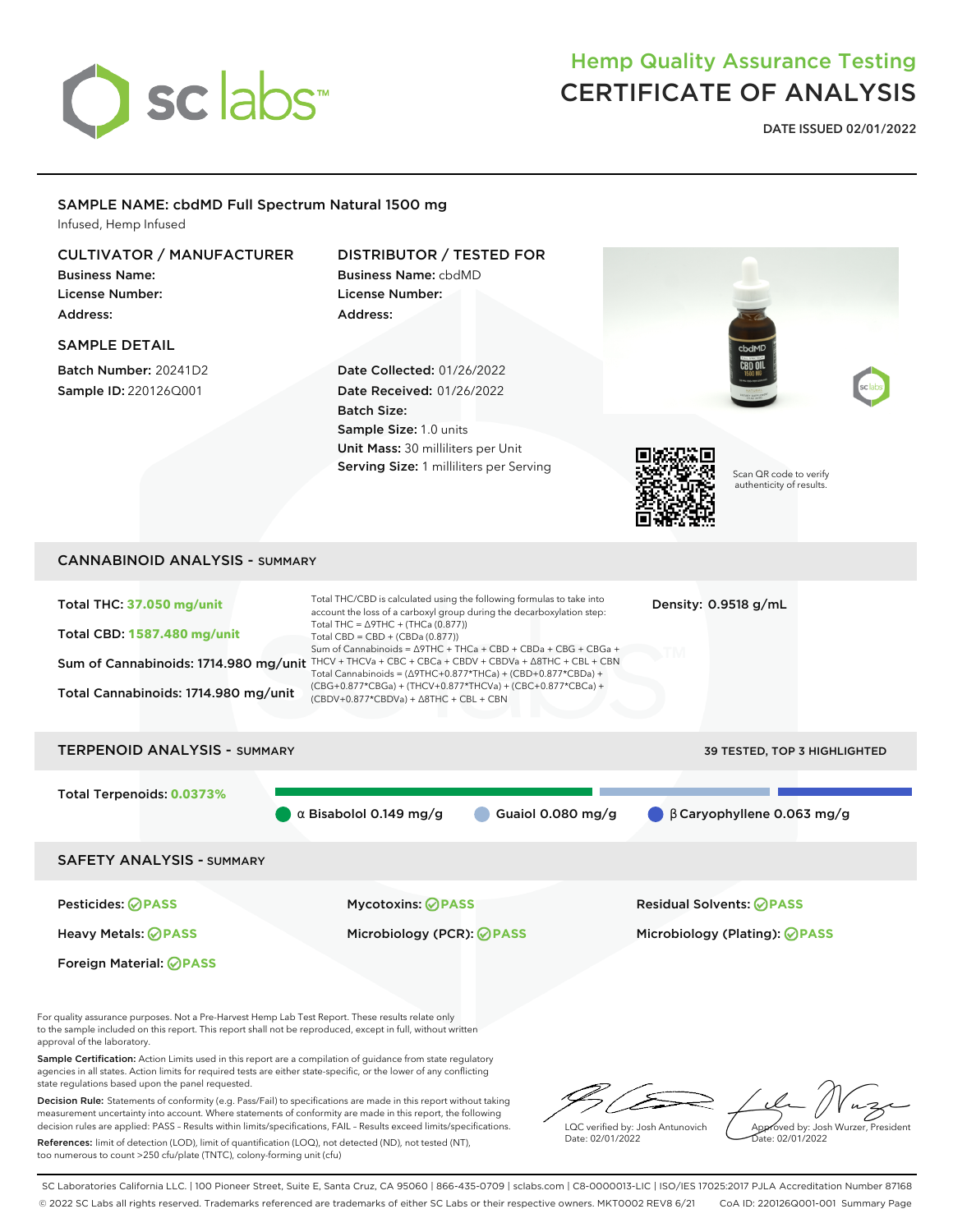### Hemp Quality Assurance Testing CERTIFICATE OF ANALYSIS

**CBDMD FULL SPECTRUM NATURAL 1500 MG | DATE ISSUED 02/01/2022**



Tested by high-performance liquid chromatography with diode-array detection (HPLC-DAD).

**Method:** QSP 1157 - Analysis of Cannabinoids by HPLC-DAD

TOTAL THC: **37.050 mg/unit**

Total THC (∆9THC+0.877\*THCa)

### TOTAL CBD: **1587.480 mg/unit**

Total CBD (CBD+0.877\*CBDa)

### TOTAL CANNABINOIDS: 1714.980 mg/unit

Total Cannabinoids (Total THC) + (Total CBD) + (Total CBG) + (Total THCV) + (Total CBC) + (Total CBDV) + ∆8THC + CBL + CBN

### TOTAL CBG: 20.220 mg/unit

Total CBG (CBG+0.877\*CBGa)

### TOTAL THCV: ND

Total THCV (THCV+0.877\*THCVa)

## TOTAL CBC: 52.470 mg/unit

Total CBC (CBC+0.877\*CBCa)

### TOTAL CBDV: 8.310 mg/unit

Total CBDV (CBDV+0.877\*CBDVa)

### **CANNABINOID TEST RESULTS -** 01/28/2022

| <b>COMPOUND</b>            | LOD/LOQ<br>(mg/mL) | <b>MEASUREMENT</b><br><b>UNCERTAINTY (mg/mL)</b> | <b>RESULT</b><br>(mg/mL) | <b>RESULT</b><br>(%) |
|----------------------------|--------------------|--------------------------------------------------|--------------------------|----------------------|
| <b>CBD</b>                 | 0.004 / 0.011      | ±2.5347                                          | 52.916                   | 5.5596               |
| <b>CBC</b>                 | 0.003/0.010        | ±0.0724                                          | 1.749                    | 0.1838               |
| Δ9THC                      | 0.002/0.014        | ±0.0871                                          | 1.235                    | 0.1298               |
| <b>CBG</b>                 | 0.002 / 0.006      | ±0.0419                                          | 0.674                    | 0.0708               |
| <b>CBDV</b>                | 0.002/0.012        | ±0.0145                                          | 0.277                    | 0.0291               |
| <b>CBN</b>                 | 0.001/0.007        | ±0.0080                                          | 0.216                    | 0.0227               |
| <b>CBL</b>                 | 0.003/0.010        | ±0.0047                                          | 0.099                    | 0.0104               |
| $\triangle$ 8THC           | 0.01 / 0.02        | N/A                                              | <b>ND</b>                | <b>ND</b>            |
| <b>THCa</b>                | 0.001 / 0.005      | N/A                                              | <b>ND</b>                | <b>ND</b>            |
| <b>THCV</b>                | 0.002/0.012        | N/A                                              | <b>ND</b>                | <b>ND</b>            |
| <b>THCVa</b>               | 0.002/0.019        | N/A                                              | <b>ND</b>                | <b>ND</b>            |
| <b>CBDa</b>                | 0.001/0.026        | N/A                                              | <b>ND</b>                | <b>ND</b>            |
| <b>CBDVa</b>               | 0.001 / 0.018      | N/A                                              | <b>ND</b>                | <b>ND</b>            |
| <b>CBGa</b>                | 0.002 / 0.007      | N/A                                              | <b>ND</b>                | <b>ND</b>            |
| <b>CBCa</b>                | 0.001 / 0.015      | N/A                                              | <b>ND</b>                | <b>ND</b>            |
| <b>SUM OF CANNABINOIDS</b> |                    |                                                  | 57.166 mg/mL             | 6.0061%              |

### Unit Mass: 30 milliliters per Unit / Serving Size: 1 milliliters per Serving

| ∆9THC per Unit                        |  | 37.050 mg/unit    |  |
|---------------------------------------|--|-------------------|--|
| ∆9THC per Serving                     |  | 1.235 mg/serving  |  |
| <b>Total THC per Unit</b>             |  | 37.050 mg/unit    |  |
| <b>Total THC per Serving</b>          |  | 1.235 mg/serving  |  |
| <b>CBD per Unit</b>                   |  | 1587.480 mg/unit  |  |
| <b>CBD per Serving</b>                |  | 52.916 mg/serving |  |
| <b>Total CBD per Unit</b>             |  | 1587.480 mg/unit  |  |
| <b>Total CBD per Serving</b>          |  | 52.916 mg/serving |  |
| Sum of Cannabinoids per Unit          |  | 1714.980 mg/unit  |  |
| Sum of Cannabinoids per Serving       |  | 57.166 mg/serving |  |
| <b>Total Cannabinoids per Unit</b>    |  | 1714.980 mg/unit  |  |
| <b>Total Cannabinoids per Serving</b> |  | 57.166 mg/serving |  |

#### **DENSITY TEST RESULT**

**0.9518 g/mL**

Tested 01/28/2022

**Method:** QSP 7870 - Sample Preparation



SC Laboratories California LLC. | 100 Pioneer Street, Suite E, Santa Cruz, CA 95060 | 866-435-0709 | sclabs.com | C8-0000013-LIC | ISO/IES 17025:2017 PJLA Accreditation Number 87168 © 2022 SC Labs all rights reserved. Trademarks referenced are trademarks of either SC Labs or their respective owners. MKT0002 REV8 6/21 CoA ID: 220126Q001-001 Page 2 of 7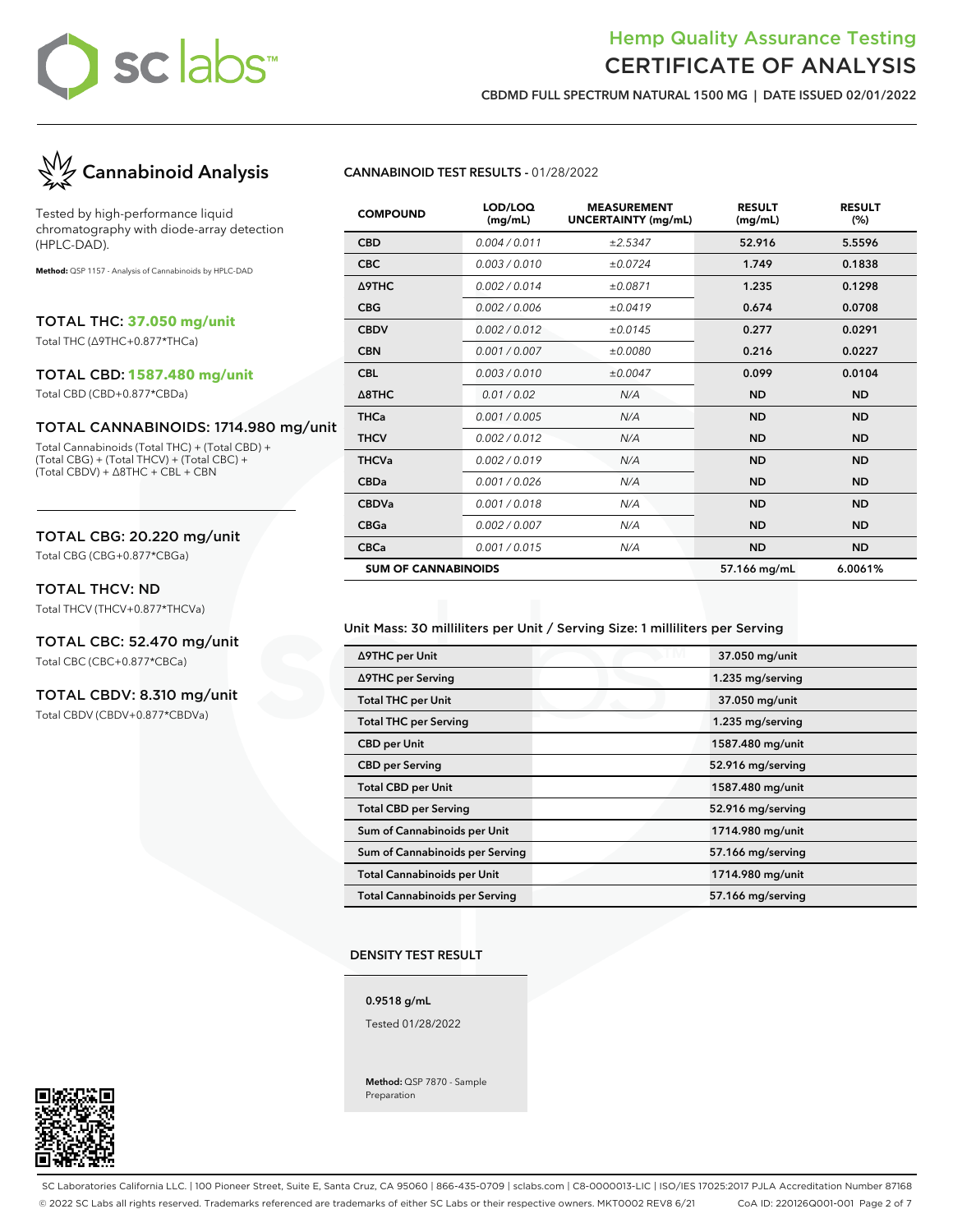# **sc abs**

### Hemp Quality Assurance Testing CERTIFICATE OF ANALYSIS

**CBDMD FULL SPECTRUM NATURAL 1500 MG | DATE ISSUED 02/01/2022**

## **Terpenoid Analysis**

Terpene analysis utilizing gas chromatographyflame ionization detection (GC-FID).

**Method:** QSP 1192 - Analysis of Terpenoids by GC-FID

### **1** α **Bisabolol**

A sesquiterpene alcohol with a fragrance that can be described as floral, peppery, sweet and clean. Found in chamomile, figwort, yarrow, skullcaps, lavender, ironwort, germander...etc.

### **2 Guaiol**

A sesquiterpene alcohol with a fragrance that can be described as floral, piney, herbal and woody. Found in guaiacum, cypress pine, ginseng, melaleuca, goatweed, incense grass...etc.

### **3** β **Caryophyllene**

A sesquiterpene with a fragrance that can be described as spicy, woody, dry, dusty and mildly sweet. It was one of the first organic compounds to fully synthesized in a laboratory and plays a role in the endocannabinoid system as it is a functional  $\mathsf{CB}_2$  receptor agonist. Found in black pepper, clove, hops, rosemary, black-jack, perilla, spicebush, Indian pennywort, celery, frankincense, vitex, parsley, marigold, tamarind...etc.



### **TERPENOID TEST RESULTS -** 01/29/2022

| <b>COMPOUND</b>           | LOD/LOQ<br>(mg/g) | <b>MEASUREMENT</b><br>UNCERTAINTY (mg/g) | <b>RESULT</b><br>(mg/g)                         | <b>RESULT</b><br>(%) |
|---------------------------|-------------------|------------------------------------------|-------------------------------------------------|----------------------|
| $\alpha$ Bisabolol        | 0.008 / 0.026     | ±0.0080                                  | 0.149                                           | 0.0149               |
| Guaiol                    | 0.009 / 0.030     | ±0.0038                                  | 0.080                                           | 0.0080               |
| $\beta$ Caryophyllene     | 0.004 / 0.012     | ±0.0022                                  | 0.063                                           | 0.0063               |
| Caryophyllene Oxide       | 0.010 / 0.033     | ±0.0024                                  | 0.052                                           | 0.0052               |
| $\alpha$ Humulene         | 0.009/0.029       | ±0.0009                                  | 0.029                                           | 0.0029               |
| Nerolidol                 | 0.009 / 0.028     | N/A                                      | <loq< th=""><th><loq< th=""></loq<></th></loq<> | <loq< th=""></loq<>  |
| $\alpha$ Pinene           | 0.005 / 0.017     | N/A                                      | <b>ND</b>                                       | <b>ND</b>            |
| Camphene                  | 0.005 / 0.015     | N/A                                      | <b>ND</b>                                       | <b>ND</b>            |
| Sabinene                  | 0.004 / 0.014     | N/A                                      | <b>ND</b>                                       | <b>ND</b>            |
| $\beta$ Pinene            | 0.004 / 0.014     | N/A                                      | <b>ND</b>                                       | <b>ND</b>            |
| <b>Myrcene</b>            | 0.008 / 0.025     | N/A                                      | <b>ND</b>                                       | <b>ND</b>            |
| $\alpha$ Phellandrene     | 0.006 / 0.020     | N/A                                      | <b>ND</b>                                       | <b>ND</b>            |
| 3 Carene                  | 0.005 / 0.018     | N/A                                      | <b>ND</b>                                       | <b>ND</b>            |
| $\alpha$ Terpinene        | 0.005 / 0.017     | N/A                                      | <b>ND</b>                                       | <b>ND</b>            |
| p-Cymene                  | 0.005 / 0.016     | N/A                                      | <b>ND</b>                                       | <b>ND</b>            |
| Limonene                  | 0.005 / 0.016     | N/A                                      | <b>ND</b>                                       | <b>ND</b>            |
| Eucalyptol                | 0.006 / 0.018     | N/A                                      | <b>ND</b>                                       | <b>ND</b>            |
| Ocimene                   | 0.011 / 0.038     | N/A                                      | <b>ND</b>                                       | <b>ND</b>            |
| $\gamma$ Terpinene        | 0.006 / 0.018     | N/A                                      | <b>ND</b>                                       | <b>ND</b>            |
| Sabinene Hydrate          | 0.006 / 0.022     | N/A                                      | <b>ND</b>                                       | <b>ND</b>            |
| Fenchone                  | 0.009 / 0.028     | N/A                                      | <b>ND</b>                                       | <b>ND</b>            |
| Terpinolene               | 0.008 / 0.026     | N/A                                      | <b>ND</b>                                       | <b>ND</b>            |
| Linalool                  | 0.009 / 0.032     | N/A                                      | <b>ND</b>                                       | <b>ND</b>            |
| Fenchol                   | 0.010 / 0.034     | N/A                                      | <b>ND</b>                                       | <b>ND</b>            |
| (-)-Isopulegol            | 0.005 / 0.016     | N/A                                      | <b>ND</b>                                       | <b>ND</b>            |
| Camphor                   | 0.006 / 0.019     | N/A                                      | <b>ND</b>                                       | <b>ND</b>            |
| Isoborneol                | 0.004 / 0.012     | N/A                                      | <b>ND</b>                                       | <b>ND</b>            |
| <b>Borneol</b>            | 0.005 / 0.016     | N/A                                      | <b>ND</b>                                       | <b>ND</b>            |
| Menthol                   | 0.008 / 0.025     | N/A                                      | <b>ND</b>                                       | <b>ND</b>            |
| <b>Terpineol</b>          | 0.016 / 0.055     | N/A                                      | <b>ND</b>                                       | <b>ND</b>            |
| Nerol                     | 0.003 / 0.011     | N/A                                      | ND                                              | <b>ND</b>            |
| Citronellol               | 0.003 / 0.010     | N/A                                      | <b>ND</b>                                       | <b>ND</b>            |
| R-(+)-Pulegone            | 0.003 / 0.011     | N/A                                      | ND                                              | ND.                  |
| Geraniol                  | 0.002 / 0.007     | N/A                                      | <b>ND</b>                                       | <b>ND</b>            |
| <b>Geranyl Acetate</b>    | 0.004 / 0.014     | N/A                                      | <b>ND</b>                                       | ND.                  |
| $\alpha$ Cedrene          | 0.005 / 0.016     | N/A                                      | <b>ND</b>                                       | ND.                  |
| trans- $\beta$ -Farnesene | 0.008 / 0.025     | N/A                                      | <b>ND</b>                                       | <b>ND</b>            |
| Valencene                 | 0.009 / 0.030     | N/A                                      | <b>ND</b>                                       | ND.                  |
| Cedrol                    | 0.008 / 0.027     | N/A                                      | ND                                              | ND                   |
| <b>TOTAL TERPENOIDS</b>   |                   |                                          | $0.373$ mg/g                                    | 0.0373%              |

SC Laboratories California LLC. | 100 Pioneer Street, Suite E, Santa Cruz, CA 95060 | 866-435-0709 | sclabs.com | C8-0000013-LIC | ISO/IES 17025:2017 PJLA Accreditation Number 87168 © 2022 SC Labs all rights reserved. Trademarks referenced are trademarks of either SC Labs or their respective owners. MKT0002 REV8 6/21 CoA ID: 220126Q001-001 Page 3 of 7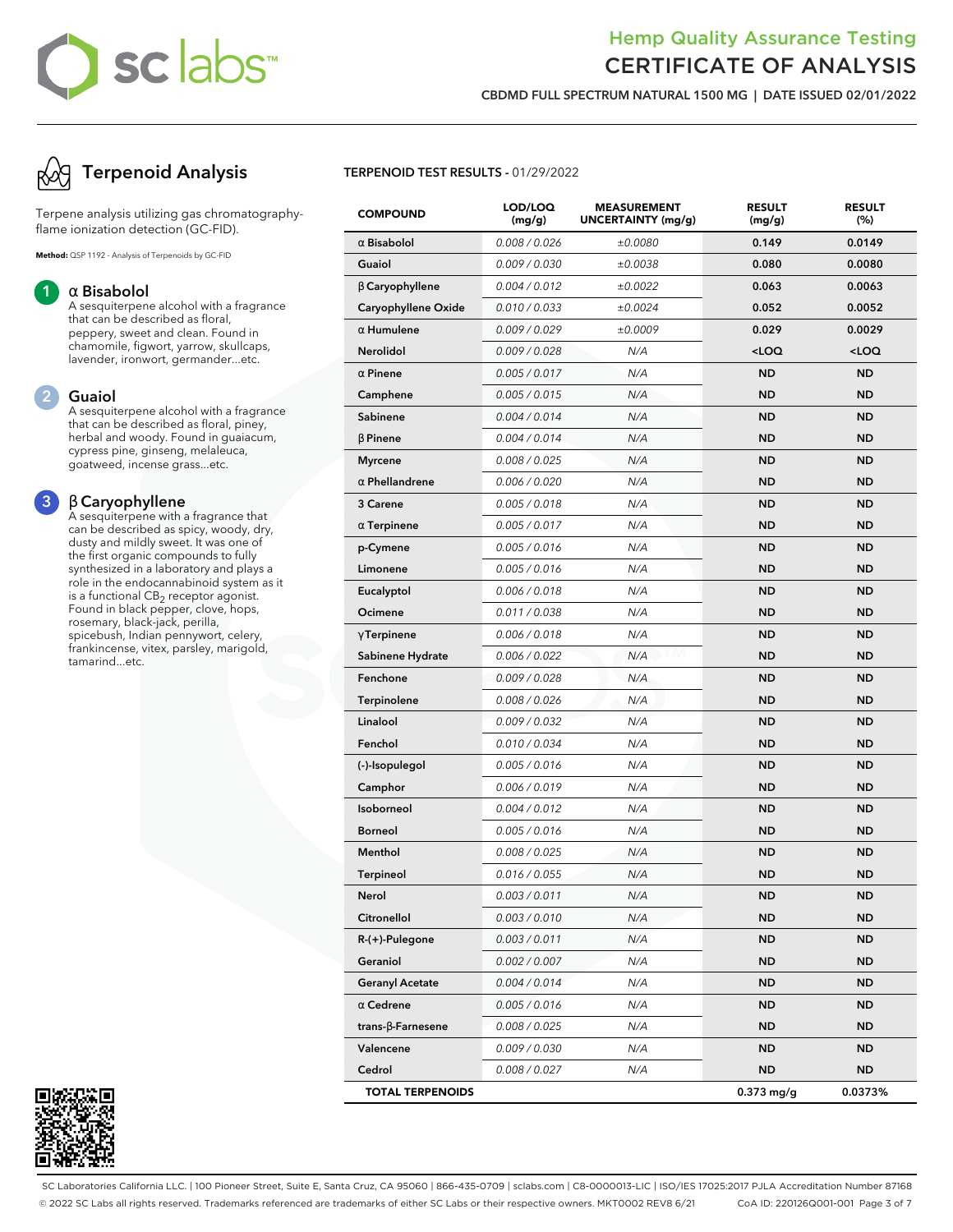## Hemp Quality Assurance Testing CERTIFICATE OF ANALYSIS

**CBDMD FULL SPECTRUM NATURAL 1500 MG | DATE ISSUED 02/01/2022**

## **Pesticide Analysis**

Pesticide and plant growth regulator analysis utilizing high-performance liquid chromatography-mass spectrometry (HPLC-MS) or gas chromatography-mass spectrometry (GC-MS).

\*GC-MS utilized where indicated.

**Method:** QSP 1212 - Analysis of Pesticides and Mycotoxins by LC-MS or QSP 1213 - Analysis of Pesticides by GC-MS

Exclusions<sup>1</sup> see last page

Exclusions<sup>2</sup> see last page



| <b>COMPOUND</b>          | LOD/LOQ<br>$(\mu g/g)$ | <b>ACTION LIMIT</b><br>$(\mu g/g)$ | <b>MEASUREMENT</b><br>UNCERTAINTY (µg/g) | <b>RESULT</b><br>(µg/g) | <b>RESULT</b> |
|--------------------------|------------------------|------------------------------------|------------------------------------------|-------------------------|---------------|
| Abamectin                | 0.03 / 0.10            | 0.3                                | N/A                                      | <b>ND</b>               | <b>PASS</b>   |
| Acephate                 | 0.02 / 0.07            | 5                                  | N/A                                      | <b>ND</b>               | <b>PASS</b>   |
| Acequinocyl              | 0.02 / 0.07            | 4                                  | N/A                                      | <b>ND</b>               | <b>PASS</b>   |
| Acetamiprid              | 0.02 / 0.05            | 5                                  | N/A                                      | <b>ND</b>               | <b>PASS</b>   |
| Aldicarb                 | 0.03 / 0.08            | $\geq$ LOD                         | N/A                                      | <b>ND</b>               | <b>PASS</b>   |
| Azoxystrobin             | 0.02 / 0.07            | 40                                 | N/A                                      | <b>ND</b>               | <b>PASS</b>   |
| <b>Bifenazate</b>        | 0.01 / 0.04            | 5                                  | N/A                                      | <b>ND</b>               | <b>PASS</b>   |
| <b>Bifenthrin</b>        | 0.02 / 0.05            | 0.5                                | N/A                                      | <b>ND</b>               | <b>PASS</b>   |
| <b>Boscalid</b>          | 0.03 / 0.09            | 10                                 | N/A                                      | <b>ND</b>               | <b>PASS</b>   |
| Captan                   | 0.19/0.57              | 5                                  | N/A                                      | <b>ND</b>               | <b>PASS</b>   |
| Carbaryl                 | 0.02 / 0.06            | 0.5                                | N/A                                      | <b>ND</b>               | <b>PASS</b>   |
| Carbofuran               | 0.02 / 0.05            | $\ge$ LOD                          | N/A                                      | <b>ND</b>               | <b>PASS</b>   |
| Chlorantraniliprole      | 0.04 / 0.12            | 40                                 | N/A                                      | <b>ND</b>               | <b>PASS</b>   |
| Chlordane*               | 0.03 / 0.08            | $\ge$ LOD                          | N/A                                      | <b>ND</b>               | <b>PASS</b>   |
| Chlorfenapyr*            | 0.03 / 0.10            | $\ge$ LOD                          | N/A                                      | <b>ND</b>               | <b>PASS</b>   |
| Chlorpyrifos             | 0.02 / 0.06            | $\geq$ LOD                         | N/A                                      | <b>ND</b>               | <b>PASS</b>   |
| Clofentezine             | 0.03 / 0.09            | 0.5                                | N/A                                      | <b>ND</b>               | <b>PASS</b>   |
| Coumaphos                | 0.02 / 0.07            | $\geq$ LOD                         | N/A                                      | <b>ND</b>               | <b>PASS</b>   |
| Cyfluthrin               | 0.12 / 0.38            | $\mathcal{I}$                      | N/A                                      | <b>ND</b>               | <b>PASS</b>   |
| Cypermethrin             | 0.11 / 0.32            | $\mathcal{I}$                      | N/A                                      | <b>ND</b>               | <b>PASS</b>   |
| Daminozide               | 0.02 / 0.07            | $\geq$ LOD                         | N/A                                      | <b>ND</b>               | <b>PASS</b>   |
| <b>DDVP</b> (Dichlorvos) | 0.03 / 0.09            | $\geq$ LOD                         | N/A                                      | <b>ND</b>               | <b>PASS</b>   |
| Diazinon                 | 0.02 / 0.05            | 0.2                                | N/A                                      | <b>ND</b>               | <b>PASS</b>   |
| Dimethoate               | 0.03 / 0.08            | $\geq$ LOD                         | N/A                                      | <b>ND</b>               | <b>PASS</b>   |
| Dimethomorph             | 0.03 / 0.09            | 20                                 | N/A                                      | <b>ND</b>               | <b>PASS</b>   |
| Ethoprop(hos)            | 0.03 / 0.10            | $\geq$ LOD                         | N/A                                      | <b>ND</b>               | <b>PASS</b>   |
| Etofenprox               | 0.02 / 0.06            | $\geq$ LOD                         | N/A                                      | <b>ND</b>               | <b>PASS</b>   |
| Etoxazole                | 0.02 / 0.06            | 1.5                                | N/A                                      | <b>ND</b>               | <b>PASS</b>   |
| Fenhexamid               | 0.03 / 0.09            | 10                                 | N/A                                      | <b>ND</b>               | <b>PASS</b>   |
| Fenoxycarb               | 0.03 / 0.08            | $\geq$ LOD                         | N/A                                      | <b>ND</b>               | <b>PASS</b>   |
| Fenpyroximate            | 0.02 / 0.06            | $\overline{c}$                     | N/A                                      | ND                      | <b>PASS</b>   |
| Fipronil                 | 0.03 / 0.08            | $\geq$ LOD                         | N/A                                      | ND                      | <b>PASS</b>   |
| Flonicamid               | 0.03 / 0.10            | $\overline{c}$                     | N/A                                      | <b>ND</b>               | <b>PASS</b>   |
| Fludioxonil              | 0.03 / 0.10            | 30                                 | N/A                                      | <b>ND</b>               | <b>PASS</b>   |
| Hexythiazox              | 0.02 / 0.07            | 2                                  | N/A                                      | ND                      | <b>PASS</b>   |
| Imazalil                 | 0.02 / 0.06            | $\geq$ LOD                         | N/A                                      | <b>ND</b>               | <b>PASS</b>   |
| Imidacloprid             | 0.04 / 0.11            | 3                                  | N/A                                      | <b>ND</b>               | <b>PASS</b>   |
| Kresoxim-methyl          | 0.02 / 0.07            | $\mathbf{1}$                       | N/A                                      | <b>ND</b>               | <b>PASS</b>   |
| Malathion                | 0.03 / 0.09            | 5                                  | N/A                                      | <b>ND</b>               | <b>PASS</b>   |
| Metalaxyl                | 0.02 / 0.07            | 15                                 | N/A                                      | <b>ND</b>               | <b>PASS</b>   |
| Methiocarb               | 0.02 / 0.07            | $\geq$ LOD                         | N/A                                      | <b>ND</b>               | <b>PASS</b>   |



Continued on next page

SC Laboratories California LLC. | 100 Pioneer Street, Suite E, Santa Cruz, CA 95060 | 866-435-0709 | sclabs.com | C8-0000013-LIC | ISO/IES 17025:2017 PJLA Accreditation Number 87168 © 2022 SC Labs all rights reserved. Trademarks referenced are trademarks of either SC Labs or their respective owners. MKT0002 REV8 6/21 CoA ID: 220126Q001-001 Page 4 of 7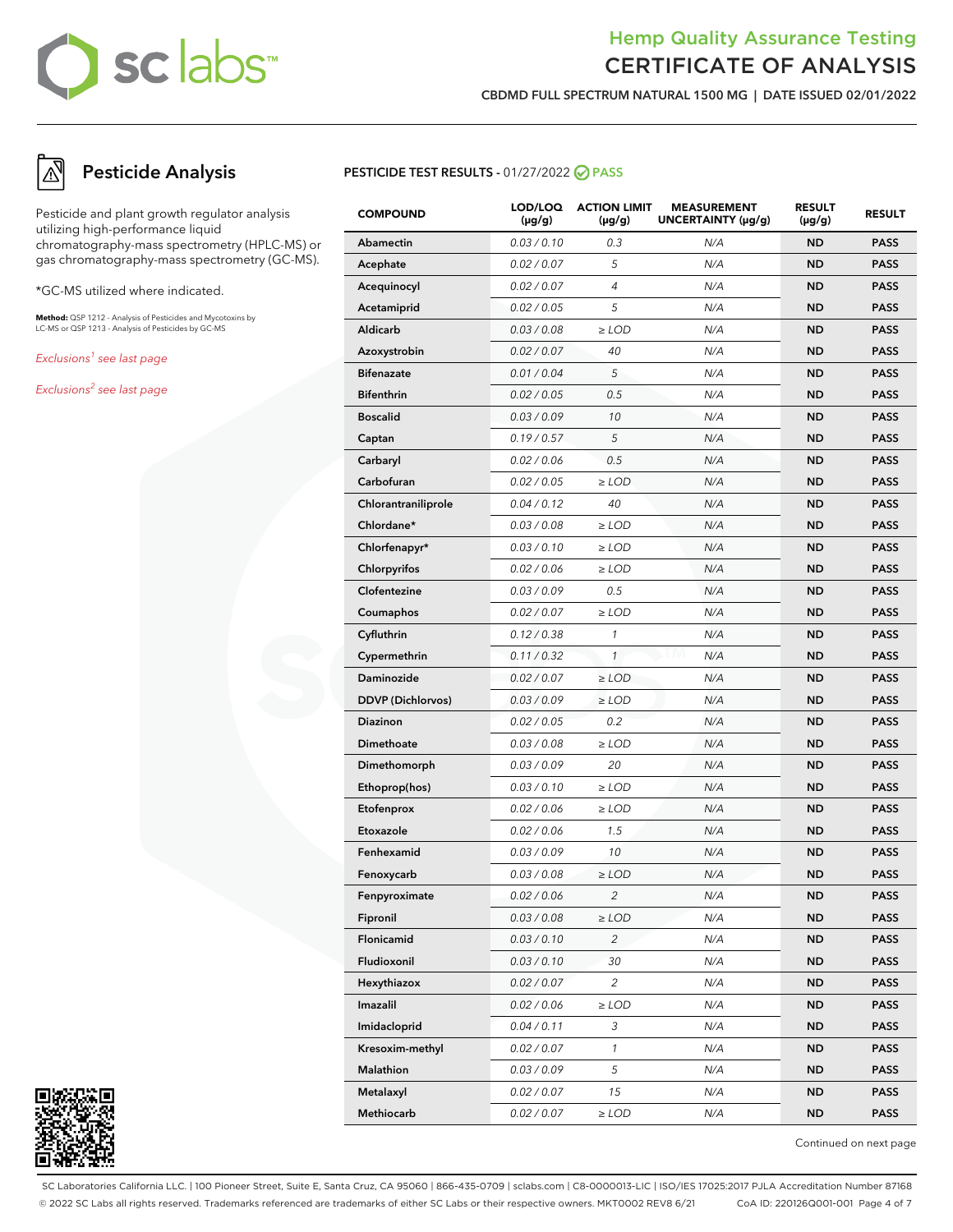## Hemp Quality Assurance Testing CERTIFICATE OF ANALYSIS

**CBDMD FULL SPECTRUM NATURAL 1500 MG | DATE ISSUED 02/01/2022**



### **Pesticide Analysis** Continued

Pesticide and plant growth regulator analysis utilizing high-performance liquid chromatography-mass spectrometry (HPLC-MS) or gas chromatography-mass spectrometry (GC-MS).

\*GC-MS utilized where indicated.

**Method:** QSP 1212 - Analysis of Pesticides and Mycotoxins by LC-MS or QSP 1213 - Analysis of Pesticides by GC-MS



| <b>COMPOUND</b>          | LOD/LOQ<br>$(\mu g/g)$ | <b>ACTION LIMIT</b><br>$(\mu q/q)$ | <b>MEASUREMENT</b><br>UNCERTAINTY (µg/g) | <b>RESULT</b><br>$(\mu q/q)$ | <b>RESULT</b> |
|--------------------------|------------------------|------------------------------------|------------------------------------------|------------------------------|---------------|
| Methomyl                 | 0.03/0.10              | 0.1                                | N/A                                      | <b>ND</b>                    | <b>PASS</b>   |
| Methyl parathion         | 0.03 / 0.10            | $\ge$ LOD                          | N/A                                      | <b>ND</b>                    | <b>PASS</b>   |
| <b>Mevinphos</b>         | 0.03 / 0.09            | $\geq$ LOD                         | N/A                                      | <b>ND</b>                    | <b>PASS</b>   |
| Myclobutanil             | 0.03/0.09              | 9                                  | N/A                                      | <b>ND</b>                    | <b>PASS</b>   |
| <b>Naled</b>             | 0.02 / 0.07            | 0.5                                | N/A                                      | <b>ND</b>                    | <b>PASS</b>   |
| Oxamyl                   | 0.04/0.11              | 0.2                                | N/A                                      | <b>ND</b>                    | <b>PASS</b>   |
| Paclobutrazol            | 0.02 / 0.05            | $>$ LOD                            | N/A                                      | <b>ND</b>                    | <b>PASS</b>   |
| Pentachloronitrobenzene* | 0.03/0.09              | 0.2                                | N/A                                      | <b>ND</b>                    | <b>PASS</b>   |
| Permethrin               | 0.04 / 0.12            | 20                                 | N/A                                      | <b>ND</b>                    | <b>PASS</b>   |
| Phosmet                  | 0.03 / 0.10            | 0.2                                | N/A                                      | <b>ND</b>                    | <b>PASS</b>   |
| Piperonylbutoxide        | 0.02 / 0.07            | 8                                  | N/A                                      | <b>ND</b>                    | <b>PASS</b>   |
| Prallethrin              | 0.03 / 0.08            | 0.4                                | N/A                                      | <b>ND</b>                    | <b>PASS</b>   |
| Propiconazole            | 0.02 / 0.07            | 20                                 | N/A                                      | <b>ND</b>                    | <b>PASS</b>   |
| Propoxur                 | 0.03/0.09              | $\ge$ LOD                          | N/A                                      | <b>ND</b>                    | <b>PASS</b>   |
| Pyrethrins               | 0.04 / 0.12            | 1                                  | N/A                                      | <b>ND</b>                    | <b>PASS</b>   |
| Pyridaben                | 0.02 / 0.07            | 3                                  | N/A                                      | <b>ND</b>                    | <b>PASS</b>   |
| Spinetoram               | 0.02 / 0.07            | 3                                  | N/A                                      | <b>ND</b>                    | <b>PASS</b>   |
| Spinosad                 | 0.02 / 0.07            | 3                                  | N/A                                      | <b>ND</b>                    | <b>PASS</b>   |
| Spiromesifen             | 0.02 / 0.05            | 12                                 | N/A                                      | <b>ND</b>                    | <b>PASS</b>   |
| Spirotetramat            | 0.02 / 0.06            | 13                                 | N/A                                      | <b>ND</b>                    | <b>PASS</b>   |
| Spiroxamine              | 0.03 / 0.08            | $\ge$ LOD                          | N/A                                      | <b>ND</b>                    | <b>PASS</b>   |
| Tebuconazole             | 0.02 / 0.07            | $\overline{2}$                     | N/A                                      | $<$ LOQ                      | <b>PASS</b>   |
| Thiacloprid              | 0.03/0.10              | $\ge$ LOD                          | N/A                                      | <b>ND</b>                    | <b>PASS</b>   |
| Thiamethoxam             | 0.03/0.10              | 4.5                                | N/A                                      | <b>ND</b>                    | <b>PASS</b>   |
| Trifloxystrobin          | 0.03 / 0.08            | 30                                 | N/A                                      | <b>ND</b>                    | <b>PASS</b>   |

## **Mycotoxin Analysis**

Mycotoxin analysis utilizing high-performance liquid chromatography-mass spectrometry (HPLC-MS).

**Method:** QSP 1212 - Analysis of Pesticides and Mycotoxins by LC-MS

Exclusions<sup>3</sup> see last page

### **MYCOTOXIN TEST RESULTS -** 01/27/2022 **PASS**

| <b>COMPOUND</b>        | LOD/LOQ<br>(µg/kg) | <b>ACTION LIMIT</b><br>$(\mu g/kg)$ | <b>MEASUREMENT</b><br>UNCERTAINTY (µg/kg) | <b>RESULT</b><br>$(\mu g/kg)$ | <b>RESULT</b> |
|------------------------|--------------------|-------------------------------------|-------------------------------------------|-------------------------------|---------------|
| <b>Aflatoxin B1</b>    | 2.0/6.0            |                                     | N/A                                       | <b>ND</b>                     |               |
| <b>Aflatoxin B2</b>    | 1.8/5.6            |                                     | N/A                                       | <b>ND</b>                     |               |
| <b>Aflatoxin G1</b>    | 1.0/3.1            |                                     | N/A                                       | <b>ND</b>                     |               |
| <b>Aflatoxin G2</b>    | 1.2 / 3.5          |                                     | N/A                                       | <b>ND</b>                     |               |
| <b>Total Aflatoxin</b> |                    | 20                                  |                                           | <b>ND</b>                     | <b>PASS</b>   |
| Ochratoxin A           | 6.3/19.2           | 20                                  | N/A                                       | <b>ND</b>                     | <b>PASS</b>   |



SC Laboratories California LLC. | 100 Pioneer Street, Suite E, Santa Cruz, CA 95060 | 866-435-0709 | sclabs.com | C8-0000013-LIC | ISO/IES 17025:2017 PJLA Accreditation Number 87168 © 2022 SC Labs all rights reserved. Trademarks referenced are trademarks of either SC Labs or their respective owners. MKT0002 REV8 6/21 CoA ID: 220126Q001-001 Page 5 of 7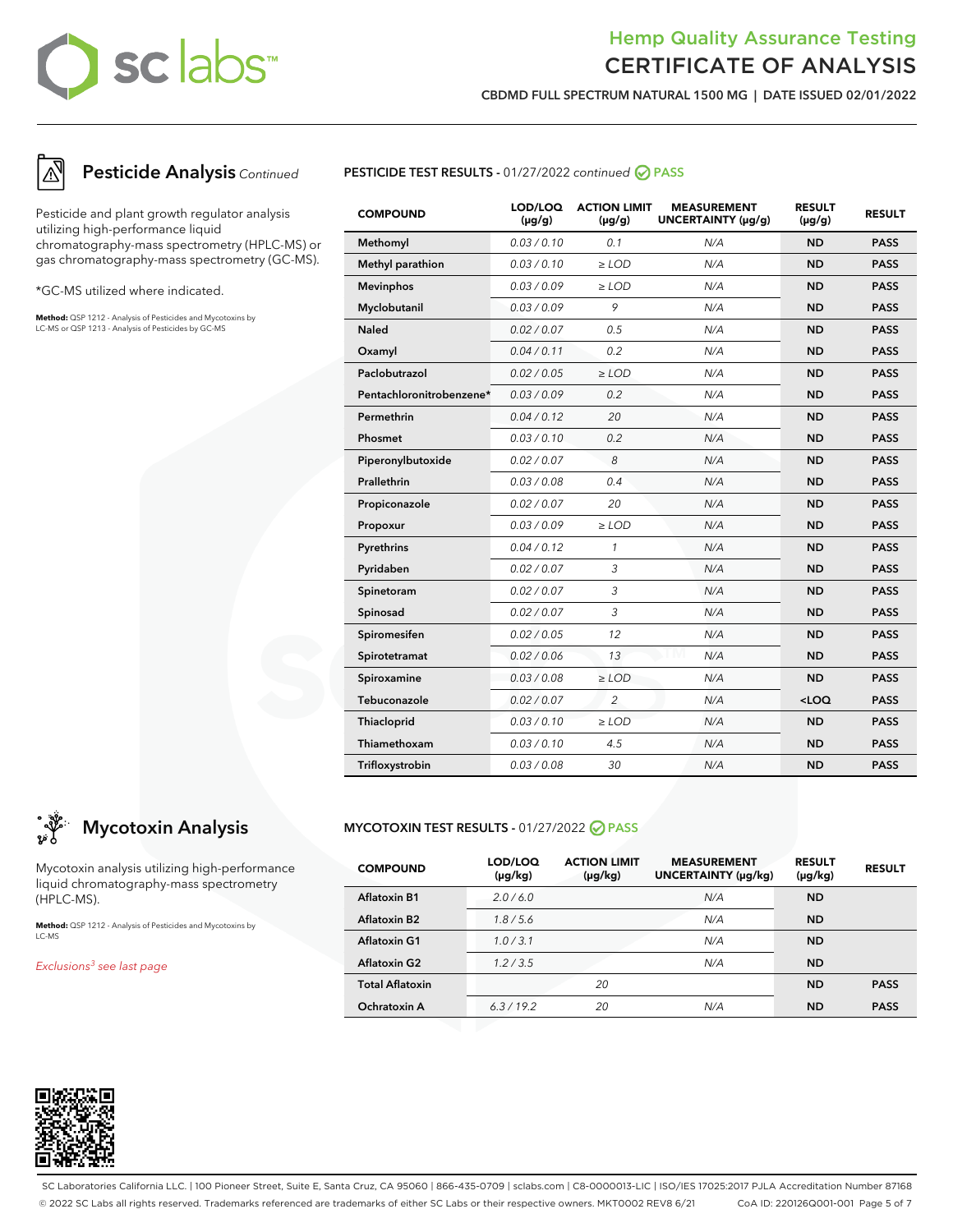## Hemp Quality Assurance Testing CERTIFICATE OF ANALYSIS

**CBDMD FULL SPECTRUM NATURAL 1500 MG | DATE ISSUED 02/01/2022**



Residual Solvent analysis utilizing gas chromatography-mass spectrometry (GC-MS).

**Method:** QSP 1204 - Analysis of Residual Solvents by GC-MS

Exclusions<sup>4</sup> see last page



| leavy me |  |
|----------|--|
| n helaun |  |

**Heavy Metals Analysis**

etal analysis utilizing inductively plasma-mass spectrometry (ICP-MS).

**Method:** QSP 1160 - Analysis of Heavy Metals by ICP-MS

## **Microbiology Analysis**

PCR AND PLATING

Analysis conducted by polymerase chain reaction (PCR) and fluorescence detection of microbiological contaminants.

**Method:** QSP 1221 - Analysis of Microbiological Contaminants



### **RESIDUAL SOLVENTS TEST RESULTS -** 01/28/2022 **PASS**

| <b>COMPOUND</b>          | LOD/LOQ<br>$(\mu g/g)$ | <b>ACTION LIMIT</b><br>$(\mu g/g)$ | <b>MEASUREMENT</b><br>UNCERTAINTY (µg/g) | <b>RESULT</b><br>$(\mu g/g)$ | <b>RESULT</b> |
|--------------------------|------------------------|------------------------------------|------------------------------------------|------------------------------|---------------|
| Propane                  | 10/20                  | 5000                               | N/A                                      | <b>ND</b>                    | <b>PASS</b>   |
| <b>Butane</b>            | 10/50                  | 5000                               | N/A                                      | <b>ND</b>                    | <b>PASS</b>   |
| Pentane                  | 20/50                  | 5000                               | N/A                                      | <b>ND</b>                    | <b>PASS</b>   |
| Hexane                   | 2/5                    | 290                                | N/A                                      | <b>ND</b>                    | <b>PASS</b>   |
| Heptane                  | 20/60                  | 5000                               | N/A                                      | <b>ND</b>                    | <b>PASS</b>   |
| <b>Benzene</b>           | 0.03/0.09              | $\mathcal{I}$                      | N/A                                      | <b>ND</b>                    | <b>PASS</b>   |
| Toluene                  | 7/21                   | 890                                | N/A                                      | <b>ND</b>                    | <b>PASS</b>   |
| <b>Total Xylenes</b>     | 50/160                 | 2170                               | N/A                                      | <b>ND</b>                    | <b>PASS</b>   |
| Methanol                 | 50/200                 | 3000                               | N/A                                      | <b>ND</b>                    | <b>PASS</b>   |
| Ethanol                  | 20/50                  | 5000                               | N/A                                      | <b>ND</b>                    | <b>PASS</b>   |
| <b>Isopropyl Alcohol</b> | 10/40                  | 5000                               | N/A                                      | <b>ND</b>                    | <b>PASS</b>   |
| Acetone                  | 20/50                  | 5000                               | N/A                                      | <b>ND</b>                    | <b>PASS</b>   |
| Ethyl ether              | 20/50                  | 5000                               | N/A                                      | <b>ND</b>                    | <b>PASS</b>   |
| <b>Ethylene Oxide</b>    | 0.3/0.8                | $\mathbf{1}$                       | N/A                                      | <b>ND</b>                    | <b>PASS</b>   |
| Ethyl acetate            | 20/60                  | 5000                               | N/A                                      | <b>ND</b>                    | <b>PASS</b>   |
| Chloroform               | 0.1 / 0.2              | $\mathbf{1}$                       | N/A                                      | <b>ND</b>                    | <b>PASS</b>   |
| Methylene chloride       | 0.3/0.9                | $\mathbf{1}$                       | N/A                                      | <b>ND</b>                    | <b>PASS</b>   |
| Trichloroethylene        | 0.1 / 0.3              | $\mathcal{I}$                      | N/A                                      | <b>ND</b>                    | <b>PASS</b>   |
| 1,2-Dichloroethane       | 0.05 / 0.1             | 1                                  | N/A                                      | <b>ND</b>                    | <b>PASS</b>   |
| Acetonitrile             | 2/7                    | 410                                | N/A                                      | <b>ND</b>                    | <b>PASS</b>   |

### **HEAVY METALS TEST RESULTS - 01/27/2022 ⊘ PASS**

| <b>COMPOUND</b> | LOD/LOQ<br>$(\mu g/g)$ | <b>ACTION LIMIT</b><br>$(\mu g/g)$ | <b>MEASUREMENT</b><br>UNCERTAINTY (µq/q) | <b>RESULT</b><br>$(\mu g/g)$ | <b>RESULT</b> |
|-----------------|------------------------|------------------------------------|------------------------------------------|------------------------------|---------------|
| <b>Arsenic</b>  | 0.02/0.1               | 0.42                               | N/A                                      | <b>ND</b>                    | <b>PASS</b>   |
| Cadmium         | 0.02/0.05              | 0.27                               | N/A                                      | <b>ND</b>                    | <b>PASS</b>   |
| Lead            | 0.04/0.1               | 0.5                                | N/A                                      | <b>ND</b>                    | <b>PASS</b>   |
| <b>Mercury</b>  | 0.002/0.01             | 0.4                                | N/A                                      | ND                           | <b>PASS</b>   |

### **MICROBIOLOGY TEST RESULTS (PCR) -** 01/30/2022 **PASS**

| <b>COMPOUND</b>                        | <b>ACTION LIMIT</b> | <b>RESULT</b> | <b>RESULT</b> |
|----------------------------------------|---------------------|---------------|---------------|
| Shiga toxin-producing Escherichia coli | Not Detected in 1g  | <b>ND</b>     | <b>PASS</b>   |
| Salmonella spp.                        | Not Detected in 1q  | <b>ND</b>     | <b>PASS</b>   |
| Listeria monocytogenes                 | Not Detected in 1q  | ND            | <b>PASS</b>   |

SC Laboratories California LLC. | 100 Pioneer Street, Suite E, Santa Cruz, CA 95060 | 866-435-0709 | sclabs.com | C8-0000013-LIC | ISO/IES 17025:2017 PJLA Accreditation Number 87168 © 2022 SC Labs all rights reserved. Trademarks referenced are trademarks of either SC Labs or their respective owners. MKT0002 REV8 6/21 CoA ID: 220126Q001-001 Page 6 of 7